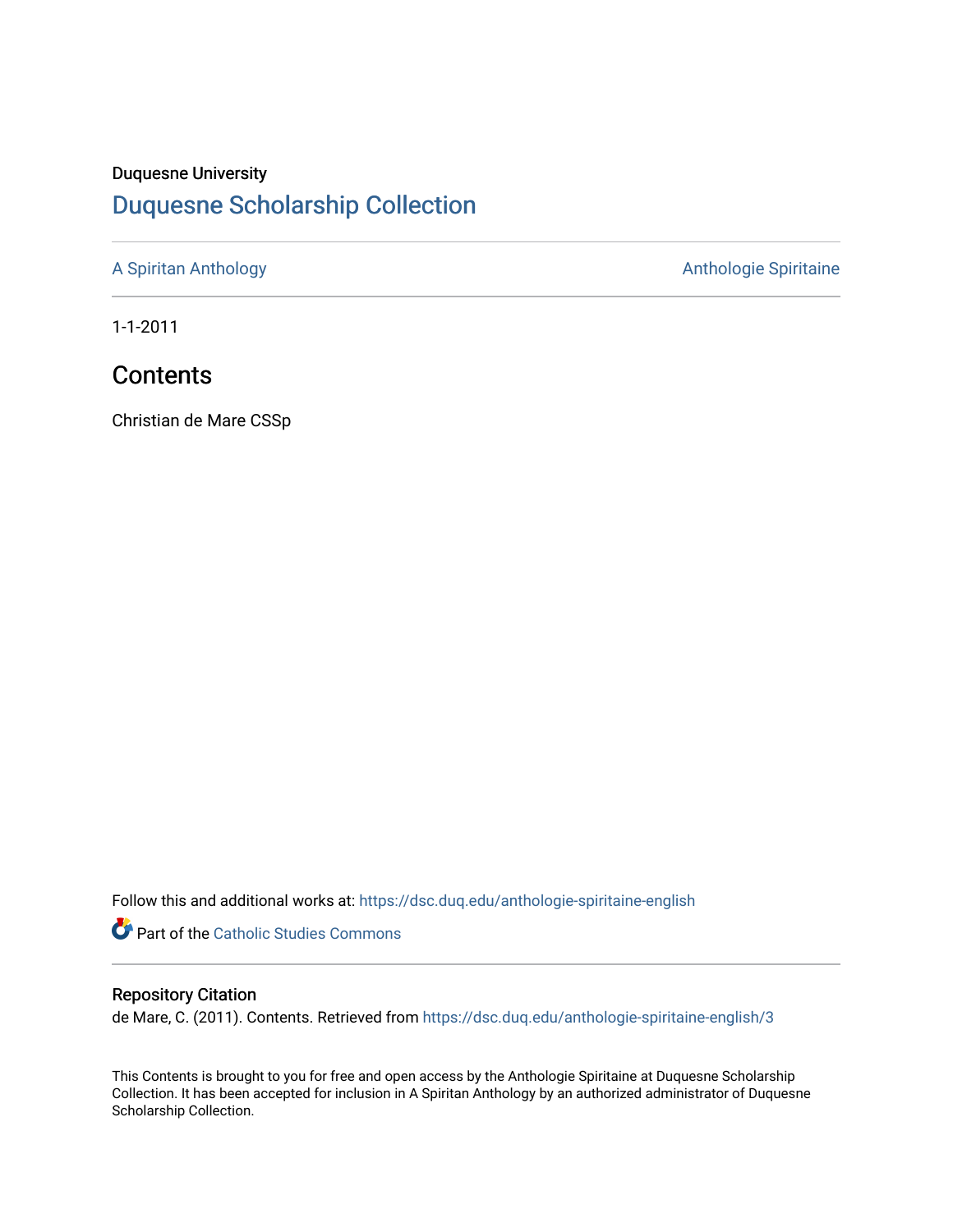## **Contents**

Preface 10 Introduction to the Anthology 15 PART ONE 21 AN ANTHOLOGY OF TEXTS CONCERNING FR. CLAUDE-FRANCOIS POULLART DES PLACES Chronology of the life of Claude-François Poullart des Places 22 1. Pierre Thomas – the first witness 24 2. Charles Besnard: The Life of Louis Grignon de Montfort 29 3. Reflections on the Truths of Religion made during a Retreat by someone thinking about a conversion 31 4. Choice of a state of life 35 5. Charles Besnard (continued) 39 6. Fragments of a Personal Rule 40 7. Charles Besnard (continued) 42 *8. "Reflections on The* Pasr'(1704-1705) 45 9. Charles Besnard (continued) 49 10. Charles Besnard (continued) 50 PART TWO 53 AN ANTHOLOGY OF TEXTS CONCERNING FA. FRANCOIS-MARiE-PAUL L1BERMANN Chapter I: Libermann and his personal story 55 • Jacob's doubts regarding the Bible 56 An account of Libermann's conversion 61 • Trusting acceptance of sickness 69 • Libermann's spiritual growth after his baptism 71 • On suffering during sickness 74 • The dark night of the soul 78 **Libermann's ordeal at Rennes** 80 • Extracts from the Memorandum of Fr. Tisserant: The Work for the Black People 83 • More extracts from the memorandum of Fr. Tisserant: the missionary vocation of Francis Libermann 101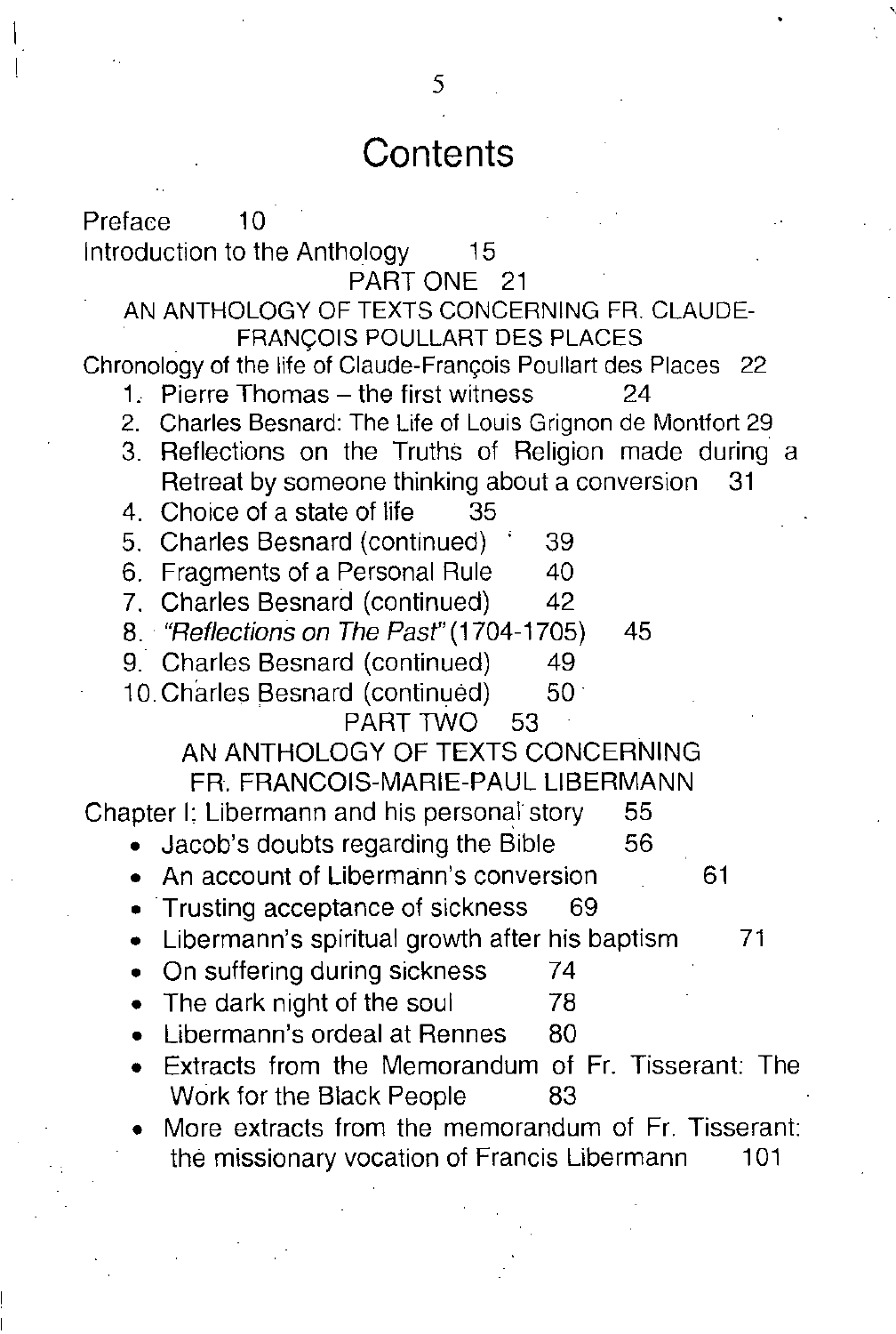- The road to Rome: tear of the unknown 109
- Commentary on the Gospel according to Saint John 113
- *• Editions and studies of the Commentary on the Gospel of St. John 128*
- Commentary on the Gospel of Saint John: Libermann's prayers 130
- Solitary life in Rome 134
- On the evening of his Ordination 139
- The hidden cost of missionary work 142
- Dealing with obstacles and nervous disorders 145
- Social Problems and the Justice of God 149.
- The last words of Francis Libermann on his Deathbed 155

Chapter II: Libermann, a spiritual guide 159

- Simple advice for the spiritual life 160
- A real spirit of prayer 163
- 167 • Advice on guiding vocations
- Correct spiritual quidance 175
- Spiritual help that respects the gifts given to each individual 179
- The longest text of Libermann on devotion to the Virgin Mary 183
- 187 • Discerning the action of the Holy Spirit
- 190 • Apostolic life, character and prayer
- Giving oneself up to the Spirit 196
- A false idea of maturity 198
- The last conferences of Libermann given at the novitiate of Notre-Dame du Gard 207
- Advice on prayer to his nephew 216

Chapter III: Libermann, the builder of the missionary spirit 219'

- Community life is absolutely essential for such a long and difficult work 221
- To the Community at Cape Palmas 226
- **• If** we only undertake what is easy, what would become of the Church? 233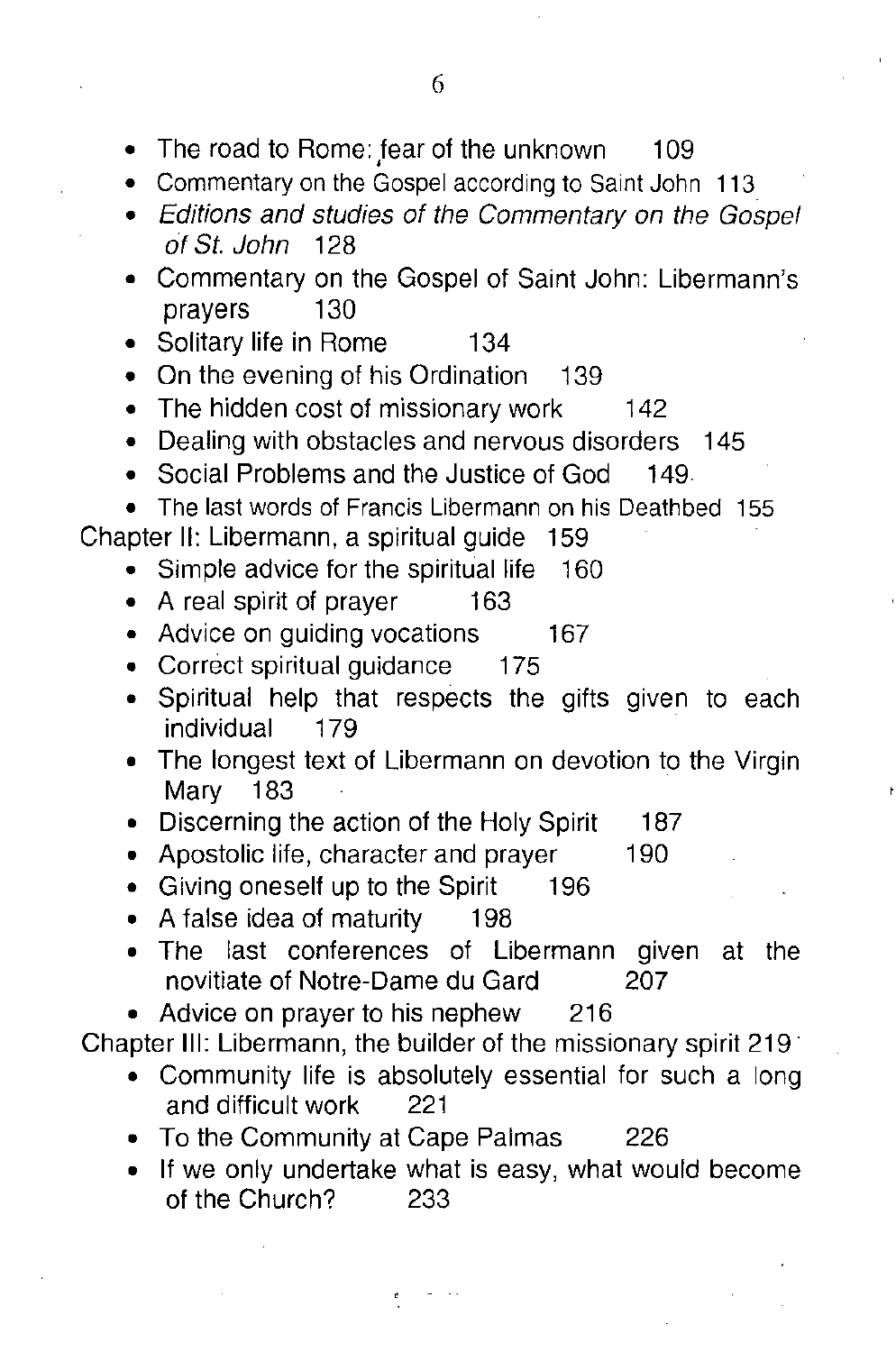| To the Community at Cape Palmas<br>239<br>Reaction to the "Guinea Disaster"<br>247<br>۰                          |
|------------------------------------------------------------------------------------------------------------------|
| Answering the calls of Mission<br>252<br>٠                                                                       |
| We are just a bunch of nobodies<br>261<br>$\bullet$                                                              |
| Advice before undertaking a missionary venture<br>- 265<br>٠                                                     |
| The Blessed Virgin in the Provisional Rule of Life for the<br>۰<br>Missionaries of the Holy Heart of Mary<br>271 |
| advice to Mother Marie Amélie<br>Missionary<br>de<br>٠<br>275<br>Villeneuve                                      |
| A missionary charter<br>281                                                                                      |
| Regarding relations between missionaries<br>and<br>the<br>colonial authorities<br>-288                           |
| The Mission and the Colonial Authorities<br>$295 -$<br>The Missionary is to be faithful to God, his confreres    |
| and those in his care<br>299                                                                                     |
| To Eliman, the King of Dakar<br>303                                                                              |
| We must examine the Mission entrusted to us and<br>persevere with it<br>307                                      |
| Instructions to Missionaries<br>315                                                                              |
| Be holy as Jesus was holy<br>321<br>۰                                                                            |
| Holiness rather than enthusiasm<br>327                                                                           |
| Commitment to community life is a priority<br>334                                                                |
| Chapter IV: Libermann, an Architect of Mission<br>339                                                            |
| Memorandum of Fr. Le Vavasseur on the projected<br>'Work for the Black People'<br>341                            |
| Memorandum presented by Fr. Libermann to Bishop<br>Cadolini, Secretary of the Propaganda Fide<br>346             |
| Plan for the salvation of the peoples of the African<br>Coast 355                                                |
| Mission must be built up through dialogue<br>362                                                                 |
| The Church in Haiti and the aim of the mission<br>366                                                            |
| Presentation of a Memorandum on the Black Missions<br>in general and that of Guinea in particular<br>367         |
|                                                                                                                  |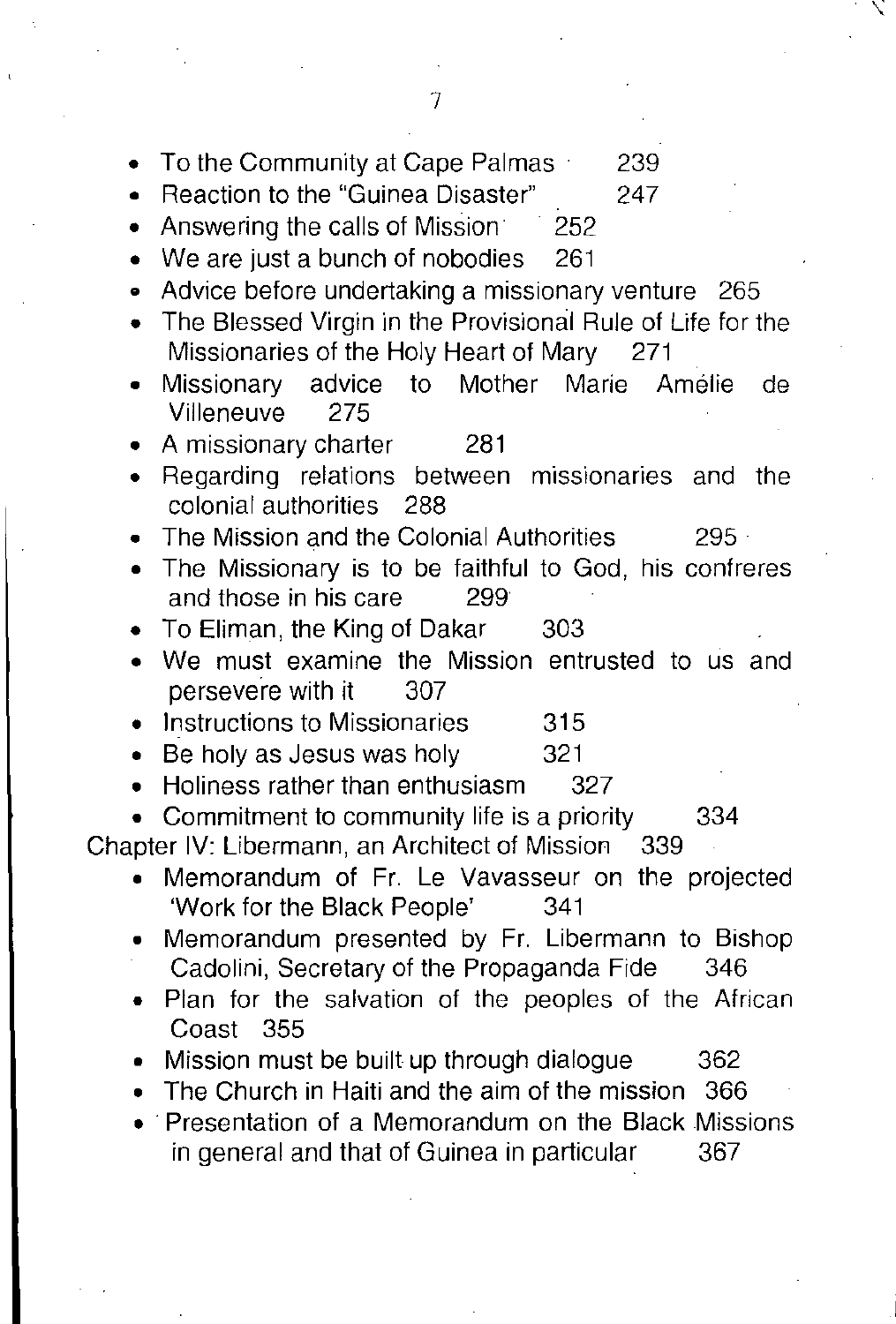- Memorandum on the Black Missions in general and that of Guinea in particular 379
- A contract between Bishop Truffet, Vicar Apostolic of the Two Guineas and Fr. Francis Libermann, Superior General of the Missionaries of the Holy Heart of Mary 387
- The role of Bishops in the Mission of the Congregation 394
- Memorandum of Francois Libermann to the Bishops of Guadeloupe, Martinique and Reunion 400·

• Works of the Congregation in Europe 406 Chapter V: Libermann, a leader of men 411

- People must be led freely, with kindness and flexibility 412
- *• Moderation in judgements and decisions 416*
- Calming the excesses of impetuous temperaments 428
- The art of leading a community 437
- The key to educating young Africans 444
- Teaching a young seminarian to develop a strong ·character 447
- Educating young bishops 451
- Advice on financial administration 457
- When a missionary can no longer work because of sickness 467
- Faith-filled words for a dying person 470
- Supporting a Superior who has a difficult confrere in his community 473

Chapter VI: Libermann and Apostolic Communities 481

- Ecclesiastical authority and the Religious Charism 482
- The Provisional Rule of the Missionaries of the Holy Heart of Mary 486
- Bishops and Missionary Congregations 490
- News from France and advice to the missionaries in West Africa 499
- Libermann and Le Vavasseur, Co-founders of the Congregation 509